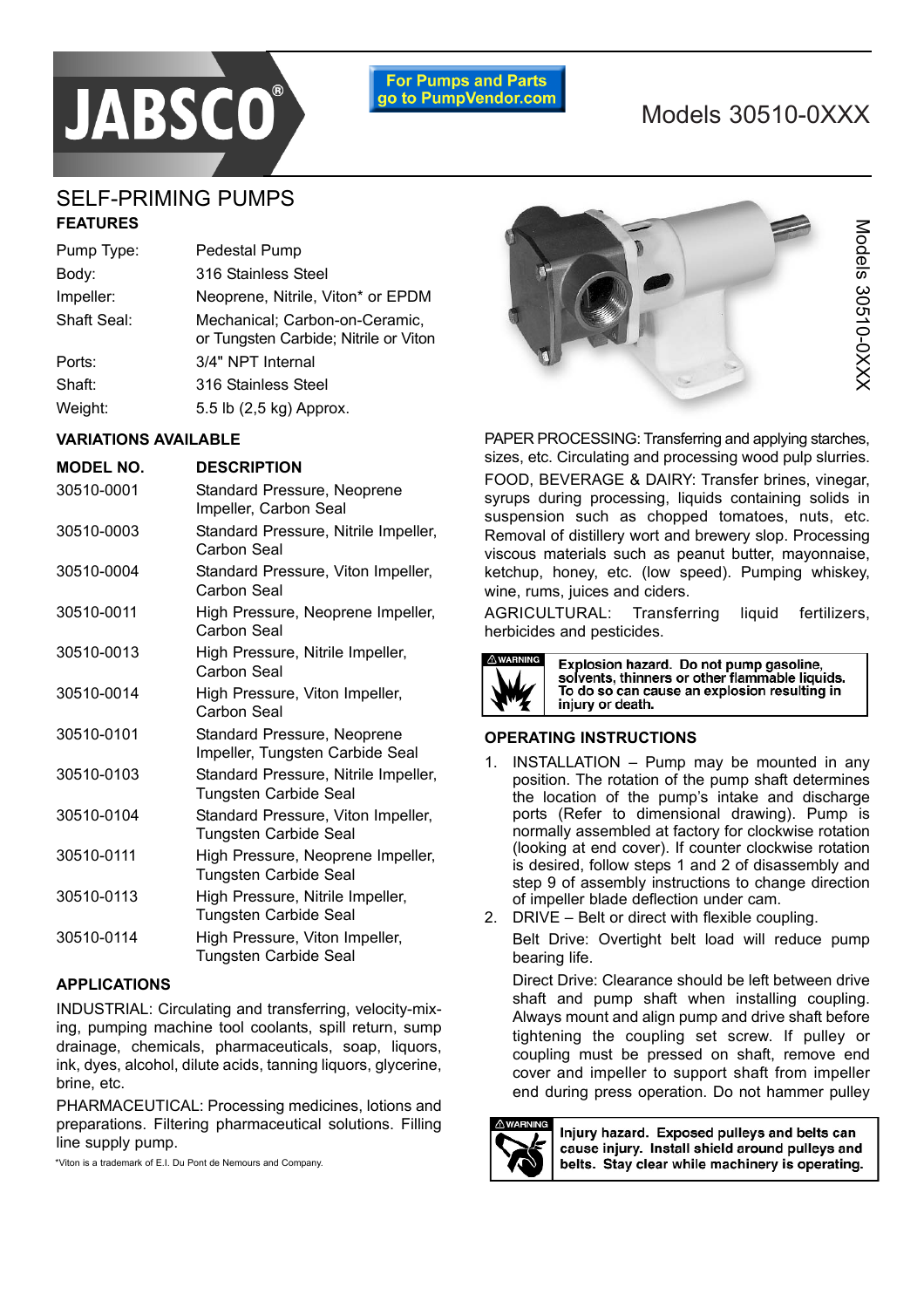#### **OPERATING INSTRUCTIONS (Cont)**

or coupling on shaft; this may damage bearing or seal.

Capacitor start motor is required to overcome starting torque of impeller.

- 3. SPEEDS  $-$  100 RPM to the maximum shown in the performance curves. For longer pump life, operate at lowest possible speeds. Lower speeds are required for viscous liquids. Consult the factory for proper speeds and horsepower requirements.
- 4. SELF-PRIMING Primes at low or high speeds. For vertical dry suction lift of 10 feet (neoprene/nitrile)  $-$ 4 feet (viton/EPDM), a minimum of 860 RPM is required. Pump will produce suction lift up to 22 feet when wet. BE SURE SUCTION LINES ARE AIR-TIGHT OR PUMP WILL NOT SELF-PRIME.
- 5. DISCHARGE  $-$  When transferring liquids further than 25 feet, use one size larger discharge line than discharge port size.
- 6. RUNNING DRY Unit depends on liquids pumped for lubrication. DO NOT RUN DRY for more than 30 seconds. Lack of liquid will damage the impeller.
- 7. CHEMICAL COMPATIBILITY Consult the Chemical Resistance Guide in the JABSCO Industrial Pump Catalog (available upon request from ITT Jabsco) or factory for proper body materials and impeller compounds. If corrosive fluids are handled, pump life will be prolonged if pump is flushed with a neutralizing solution after each use or after each work day. A Tungsten Carbide Seal variation is available for pumping liquids that contain abrasives or are highly corrosive.
- 8. PRESSURES Consult Performance Curves for maximum recommended pressures for pumps in continuous operation. If pressures exceed those shown, consult the factory.
- 9. TEMPERATURES The operating temperature limits of the pump depend on the impeller compound. The following ranges apply: Neoprene - 45° to 180° F (7° to 82° C), Nitrile - 50° to 180° F (10° to 82° C), Viton - 60° to 180°F (15° to 82°C), EPDM - 45° to 185°F (7° to 85°C).
- 10. IMPELLER TORQUE  $-$  The torque required to initiate rotation of a new impeller in a dry pump body is:

```
Standard Pressure Impeller (14281-Series):
```

```
Forward = 1.5 pounds force - feet
```

```
Reverse = 4.3 pounds force - feet
```
- High Pressure Impeller (8980-Series):
- Forward =  $3.0$  pounds force  $-$  feet

```
Reverse = 6.9 pounds force - feet
```
These values may vary slightly due to impeller compounding, blade set, and body material of construction. Consult factory for more information.

11. SPARE PARTS  $-$  To avoid costly shutdowns, keep a spare JABSCO impeller, seal and O-ring set on hand.

## **SERVICE INSTRUCTIONS**

### **DISASSEMBLY**

- 1. Remove the four end cover screws. Remove end cover and O-ring.
- 2. Remove the four screws holding the body to the bearing housing flange. Slide body, complete with impeller and wearplate, from pedestal and shaft assembly.
- 3. Remove mechanical seal by inserting two screwdrivers behind seal collar, and gently lever collar and seal assembly forward on shaft. Use extreme care not to mar shaft surface. Remove seal seat and rubber cup from recess in wearplate.
- 4. From the drive end of the bearing housing, pry out bearing seal by inserting a screwdriver blade between OD of the seal and housing. Remove retaining ring. Very carefully withdraw shaft and bearing assembly.
- 5. Remove inner bearing seal and retaining ring.
- 6. To remove bearings from shaft an arbor press is required. If an arbor press is not available then a bearing extractor may be used. Supporting inner race of bearing, apply a steady pressure on shaft until bearing slides free. Repeat this procedure to remove second bearing.

#### **ASSEMBLY**

- 1. To replace bearing on shaft. Support ball bearing on its inner race and locate shaft onto bearing. Apply a steady pressure to the shaft until bearing locates against shoulder on shaft. Repeat for second bearing.
- 2. Fit retaining ring and bearing seal into impeller end of bearing housing. Spring on bearing seal to face outwards.
- 3. Apply bearing grease around and between bearings, filling cavity between bearings two thirds full. Smear grease on shaft where bearing seal locates. Push shaft and bearing assembly into bearing housing.
- 4. Replace retaining ring and outer bearing seal with spring facing outwards.
- 5. Replace mechanical seal by sliding spacer onto shaft up to locating shoulder, then smear shaft with light lubricating oil. Push on seal gently until it engages with spacer. Fit rubber cup and seal seat into wearplate.
- 6. Insert impeller in pump body, fit O-ring in each end of the pump body. Fit wearplate to body.
- NOTE: A gap should be maintained between bearing housing and body. DO NOT overtighten screws.
- 7. Slide wearplate and body assembly over shaft, position wearplate in housing. Fit body to pedestal with screws. Torque screws to 20 in. lbs.
- 8. Fit end cover and end cover screws. Torque screws to 20 in. lbs.
- 9. Changing Pump Rotation (looking at end cover): Clockwise Rotation: Insert impeller into pump body with blades bending counterclockwise. Counterclockwise Rotation: Insert impeller into pump body with blades bending clockwise.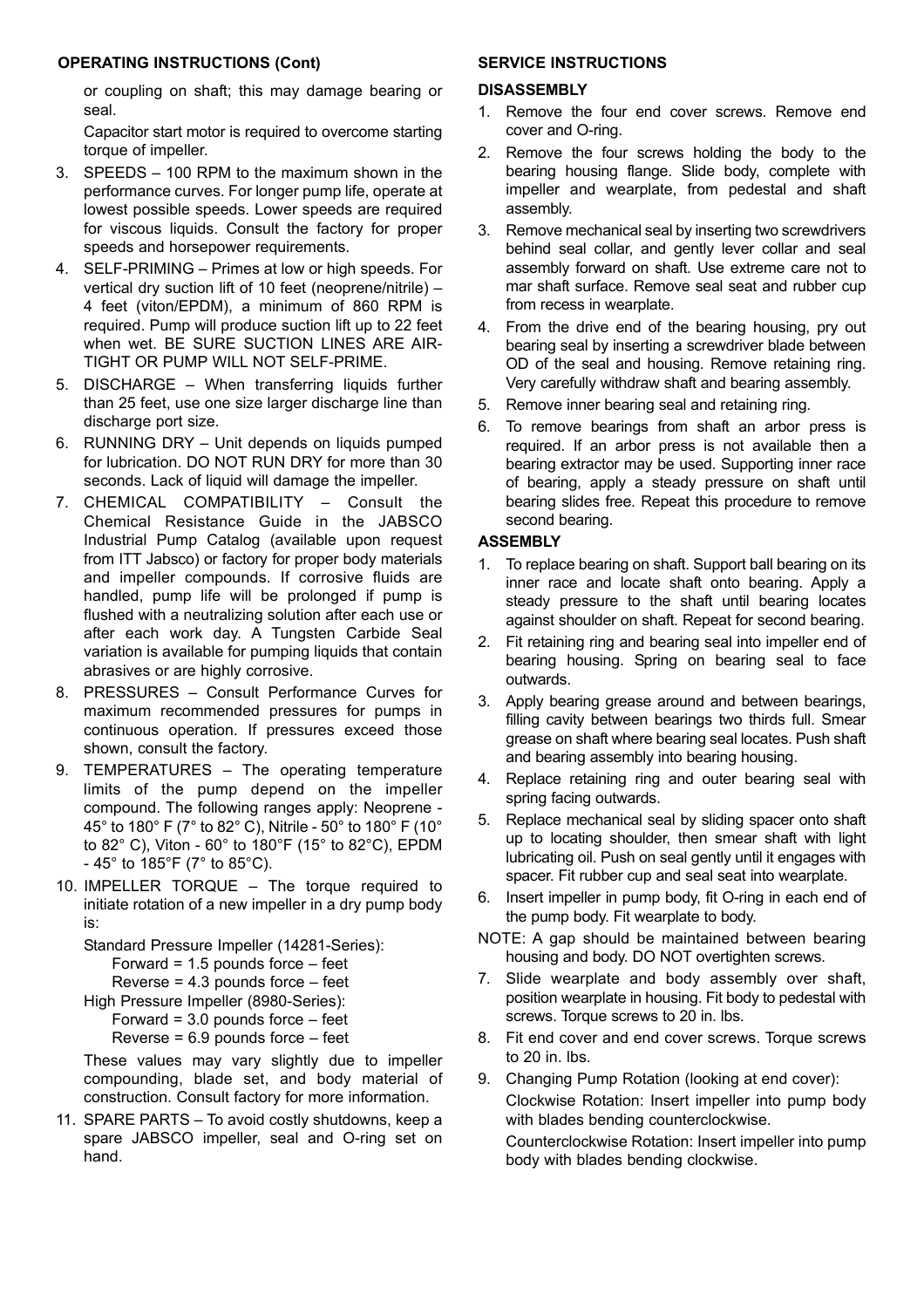



## **PARTS LIST**

| <b>Key</b>              | <b>Description</b>            |                             | Qty. Req.      | <b>Part Number</b> |  |
|-------------------------|-------------------------------|-----------------------------|----------------|--------------------|--|
| 1                       | <b>Bearing Housing</b>        |                             | 1              | 18753-0183         |  |
| $\overline{\mathbf{c}}$ | Body                          |                             | 1              | 18753-0187         |  |
| 3                       | <b>End Cover</b>              |                             | 1              | 18753-0193         |  |
| 4                       | Wearplate                     |                             | 1              | 18753-0199         |  |
| 5                       | Shaft                         |                             | 1              | 18753-0203         |  |
| 6                       | Impeller:                     |                             | 1              |                    |  |
|                         | Standard Pressure - Neoprene  |                             |                | 14281-0001         |  |
|                         |                               | Standard Pressure - Nitrile |                | 14281-0003         |  |
|                         |                               | Standard Pressure - Viton   |                | 14281-0004         |  |
|                         |                               | Standard Pressure - EPDM    |                | 7614-0002          |  |
|                         |                               | High Pressure - Neoprene    |                | 8980-0005          |  |
|                         |                               | High Pressure - Nitrile     |                | 8980-0003          |  |
|                         |                               | High Pressure - Viton       |                | 8980-0004          |  |
|                         |                               | High Pressure - EPDM        |                | 8980-0002          |  |
| 7                       | Spacer:                       |                             | 1              | 18753-0221         |  |
| 8                       | Seal Seat:                    | <b>Nitrile</b>              | 1              | 18753-0233         |  |
|                         |                               | Ceramic Viton               |                | 18753-0234         |  |
| 9                       | Seal Mech.:                   | Carbon - Nitrile            | 1              | 18753-0241         |  |
|                         |                               | Carbon - Viton              |                | 18753-0242         |  |
|                         |                               | Tungsten Carbide - Nitrile  |                | 18753-0243         |  |
|                         |                               | Tungsten Carbide - Viton    |                | 18753-0244         |  |
| 10                      | <b>Bearing Seal</b>           |                             | 2              | 18753-0257         |  |
| 11                      | O-Ring:                       | <b>Nitrile</b>              | $\overline{2}$ | 18753-0261         |  |
|                         |                               | Viton                       |                | 18753-0262         |  |
| 12                      | <b>Retaining Ring</b>         |                             | $\overline{2}$ | 18753-0269         |  |
| 13                      | Bearing                       |                             | $\overline{2}$ | 18753-0273         |  |
| 14                      | Screw Kit:                    |                             | $\overline{1}$ | 18753-0277         |  |
|                         |                               | consists of                 |                |                    |  |
|                         | Screws, Hex Hd. M5 x 16mm (4) |                             |                |                    |  |
|                         | Screws, Pan Hd. M5 x 16mm (4) |                             |                |                    |  |
|                         | Washers, Flat M5 (4)          |                             |                |                    |  |
|                         |                               |                             |                |                    |  |